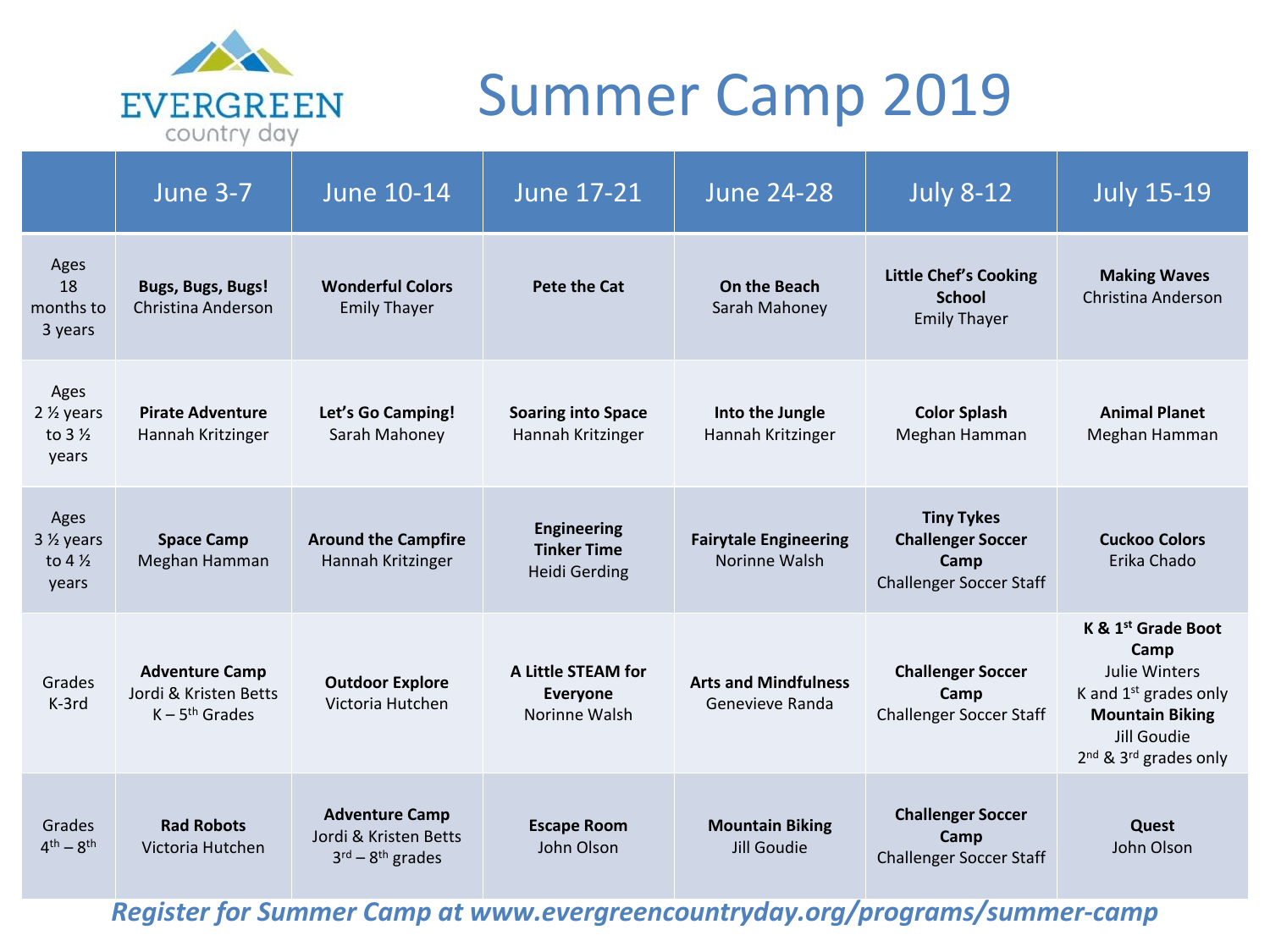

# Ages: 18 months – 3 years Summer Camp 2019

**These camps are open to all children ages 18 months – 3 years. Children DO NOT need to be toilet trained. Children will explore, create, dance, bake, listen to stories and much, much more. There will be outside time on our beautiful outdoor playground and time to move in our inside tumbling area.** 

### **Bugs, Bugs, Bugs! \$250**

What's that buzzing, jumping, and flying by? Come join us as we go on a bug hunt, craft some creepy crawlies, and sing/rhyme/dance all about bugs! We'll also use Eric Carle's book, The Very Quiet Cricket, to inspire various insect movements. After lunch each day, we will wind down with a buggy book for story time and then be ready to rest! Our week will end with making and enjoying our own homemade batch of Ants on a Log!

### **Wonderful Colors \$250**

We'll read Mouse Paint and No More Paint and create our own colorful mouse and hand prints.

**Pete The Cat \$250**  We'll read Pete the Cat and His Cool Shoes and Pete the Cat Goes to School.

## **On the Beach \$250**

We'll read Clark the Shark and Hermit Crabs and make our own shark puppet and hermit crab.

## **Little Chefs Cooking School \$250**

We'll read Hey Pizza Man and learn how to crack eggs, to measure ingredients and to make our own pizza and pineapple upside down cake.

### **Making Waves \$250**

Get ready to be wet! We will enjoy LOTS of water play, underwater crafting, action rhymes, as well as singing & dancing! After lunch each day, we will wind down with an ocean-themed story time and then be ready to rest as Baby Beluga sings us to sleep for an afternoon nap. We will complete our fun by mixing up a batch of Shark Bait to end our week together!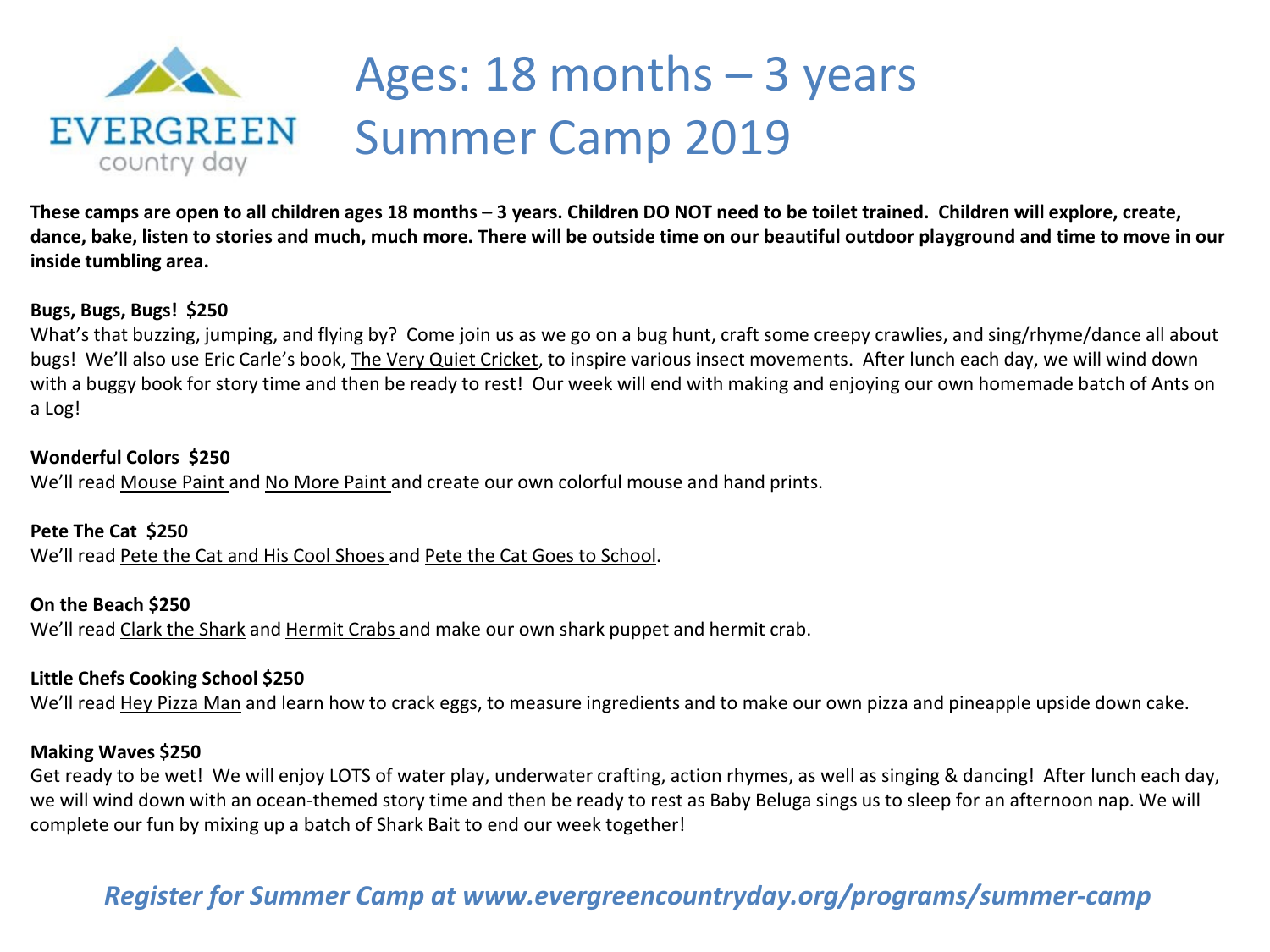

# Ages: 2 ½ years – 3 ½ years Summer Camp 2019

#### **Pirate Adventure \$250**

Arrrrgg! Ahoy Matey! Come join us for an adventure! We will be using maps to find the great treasure! Some of our exciting pirate activities include map making, coconut bowling, pirate bingo, creating telescopes, making pirate treasure slime, walking the plank and so much more! Let your little one be a pirate for a week!

#### **Let's Go Camping! \$250**

Has your little one ever wanted to go camping? During our camping week we will learn about hiking trails and what to look for on a hike. We will learn how to set up a tent and gear needed to go camping! We will learn about animal tracks, how to make smores and go on our own trail hike! Some exciting camping activities include making suncatchers, nature scavenger hunts, flashlight games, making binoculars, and more! Make your little one a happy camper!

#### **Soaring into Space \$250**

3…2…1…BLASTOFF! During our Space week we will be learning about astronauts, constellations, the planets, and about our moon! Some of our out of this world activities include moon phases, constellation designs, rocket ship building, space yoga, solar system rotations, moon rocks and balloon rockets! Let your little one become an astronaut for a week!

#### **Into the Jungle \$250**

Has your little one ever wanted to go to the rainforest? Come explore what it looks like and sounds like in the rainforest! We will travel to South America and go into the Amazon Rainforest! We will find toucans, monkeys, tapirs, jaguars and more! We will learn the different layers of the rainforest and animals in each one. Some fun jungle activities include snake building, rain sticks, climbing through vines, monkey see monkey do game, and more! Come on a jungle safari with me!

#### **Color Splash \$250**

Paint-filled squirt guns, bubble art, foam sidewalk chalk, and tie-dye backpacks will help you beat the heat. Come ready for some serious outdoor summertime art fun and lots of color!

#### **Animal Planet \$250**

Let's take an adventure around the world and learn about all the different animals. We will explore different habitats and talk about our favorite animals. We will learn some super fun and weird animal facts and do some fun crafts! It will be a wild time!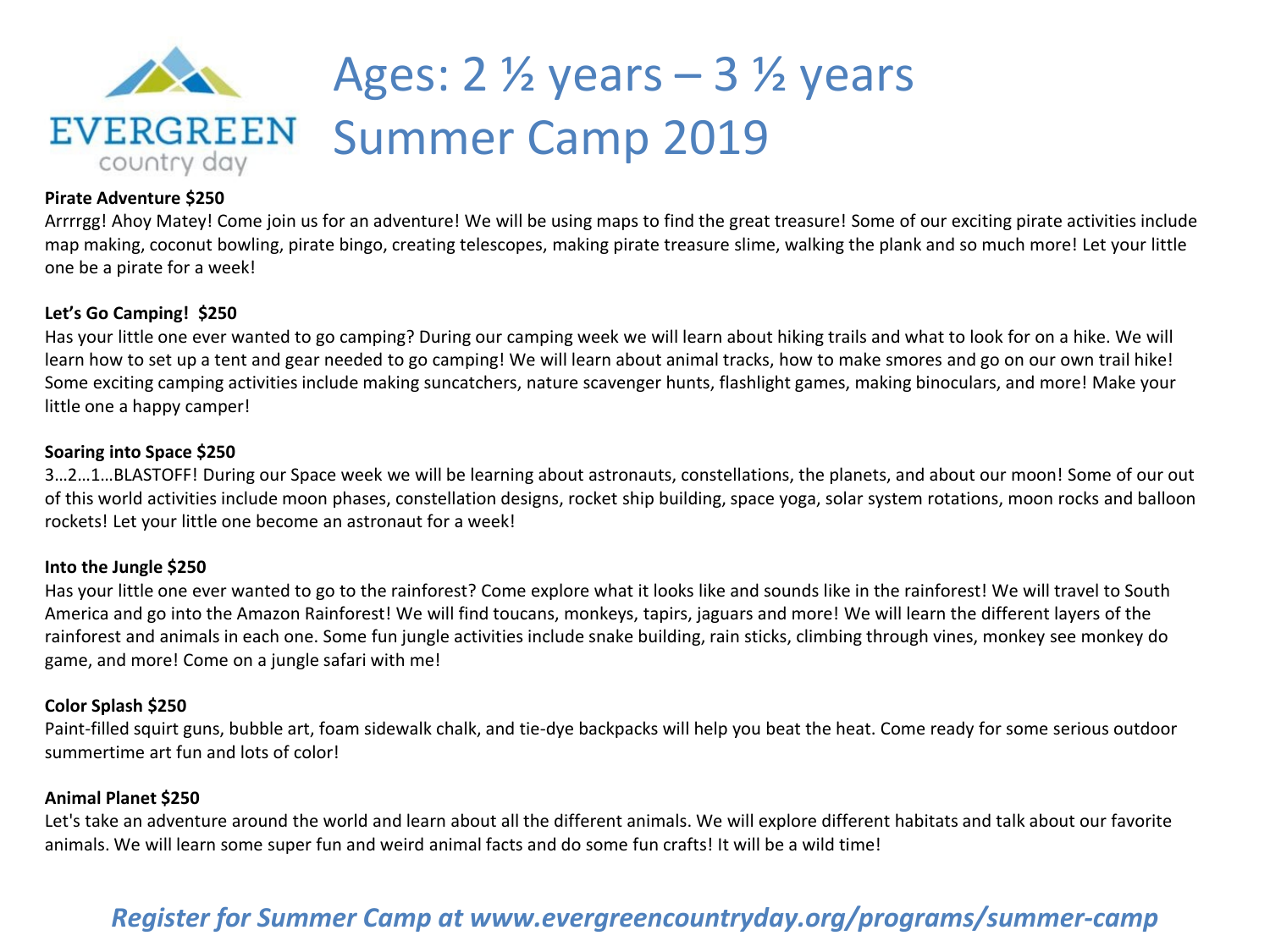

# Ages: 3 ½ years to 4 ½ years Summer Camp 2019

#### **Space Camp \$250**

3...2...1...Blast off! Let's go on an out of this world adventure on our summer camp rocket ship. We will learn about space and all the amazing things happening beyond our world. We will create some silly alien friends and even build a space station!

### **Around the Campfire \$250**

Has your little one ever wanted to go camping? During our camping week we will learn about hiking trails and what to look for on a hike. We will learn how to set up a tent and gear needed to go camping! We will learn about animal tracks, how to make smores and go on our own trail hike! Some exciting camping activities include making suncatchers, nature scavenger hunts, flashlight games, making binoculars, and more! Make your little one a happy camper!

### **Engineering Tinker Time \$250**

Hands-on summertime fun integrating STEAM based play and activities to enrich your child's understanding of Science, Technology, Engineering , Arts and Math. Activities included: Wiggle Bot Bugs, Toy Water Slide, Blast-Off Magnetic Rockets, Stained Glass Landscapes and Plastic Bottle Planters. A fun filled week that also includes outdoor exploration and water play.

### **Fairy Tale Engineering \$250**

Have you ever wondered what the first little pig was thinking when he built his house or straw? Maybe you had a conundrum over whether there was another route for the goats to get across the bridge to the pasture. In our Fairytale Engineering class we will be using recycled materials to create alternative methods (or plot twist) to our favorite Fairytale stories! The possibilities and creative opportunities are endless!

### **Tiny Tykes Challenger Soccer Camp \$250**

Over the past 25 years, Challenger Sports' vast army of international coaches have helped hundreds of thousands of boys and girls learn, improve, master, and fall in love with the sport of soccer. The British Soccer Camp program will contain Challenger's own brand of innovative practice, coached games, camp world cup, cultural education, character building, and FUN! Each camper will receive a t-shirt, ball, and jersey package.

### **Cuckoo Colors \$250**

At Cuckoo Colors we will learn about new colors each day! There will be lots of color mixing and fun projects with BURSTS of color. Your child will have fun expressing their creativity, while getting messy doing fun arts and crafts projects!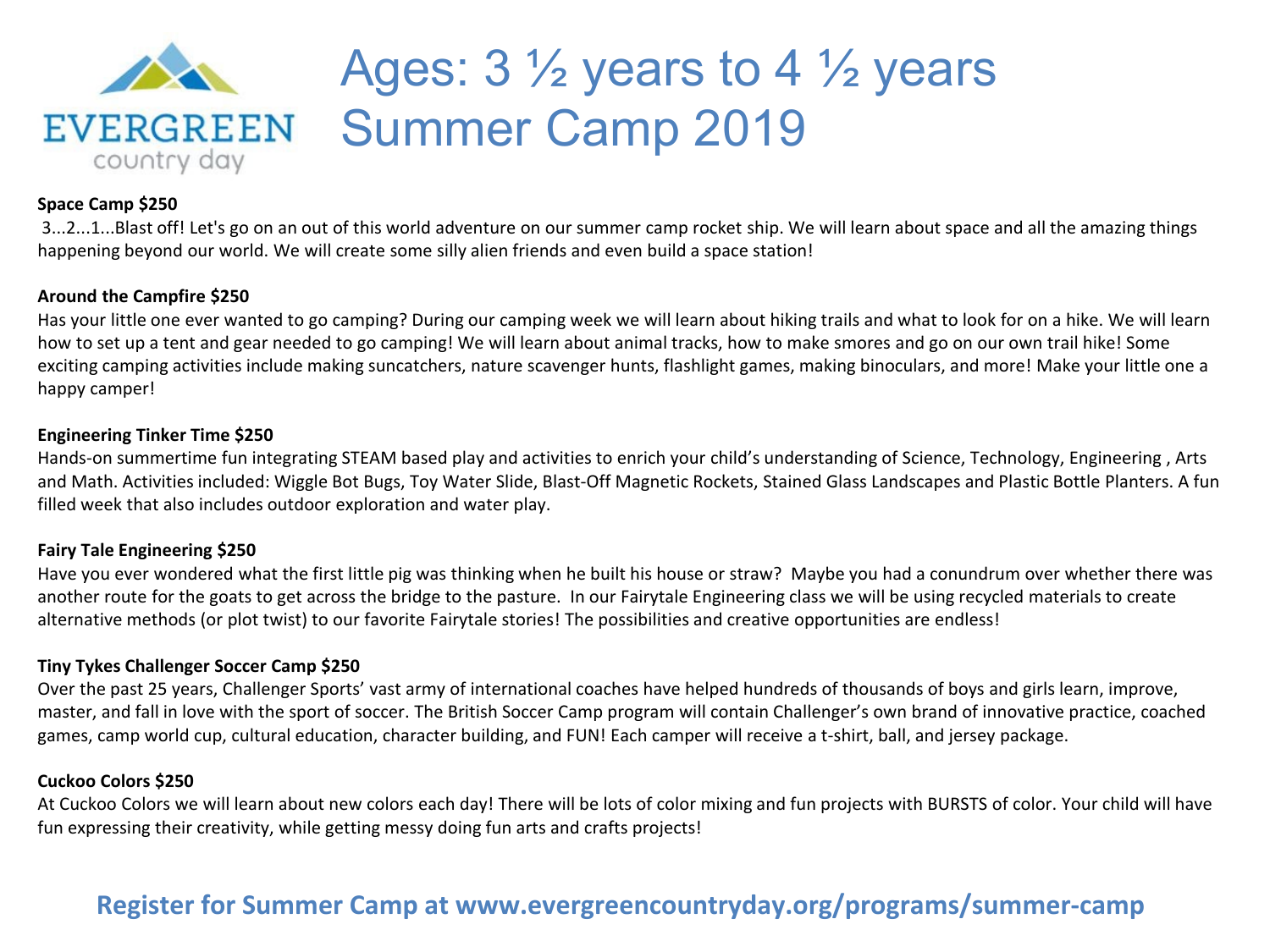

# School Age: Kindergarten – 3rd Grade Summer Camp 2019

## **Adventure Camp \$300**

This camp is for thrill-seekers looking for an exciting escape from the summertime blur. This camp has been a favorite of ECD campers for over 10 years! Get ready as we go on a different expedition every day to some of the most popular destinations around the Denver area. Some of our favorite destinations over the years have been Boondocks, hiking, Jump Street, IMAX, and more. Spend the week with your friends as we hit the road on the ECD bus for a different adventure every day! This camp is for rising K-5th graders.

### **Outdoor Explore \$250**

Come enjoy a new outdoor adventure every day! Students entering grades K to 3 will embark on excursions around the greater Evergreen area. Each one will involve learning about outdoor activity planning and preparation, trail etiquette and maintenance, wildlife and nature, and fun things to do! We have an all-star line-up of destinations: Evergreen Lake, Lair 'O the Bear, Alderfer/Three Sisters, Flying J Ranch, and Chief Mountain. Campers must come prepared every day with sturdy/comfortable walking shoes, day pack, water bottle, sunscreen, and snacks/lunch. Hikes will involve frequent breaks and fun play!

## **A Little STEAM for Everyone \$250**

Curious about how things around us work? Interested in snap circuits, makey makey's, or other basic circuitry? Perhaps launching rockets or designing catapults with water balloon is your thing. Join us for a fun hands-on experience that will satisfy your curiosity for science, tinker with technology, design a prototype to solve a problem and apply your mathematical thinking in a meaningful way. Release your little engineer to the endless possibilities.

### **Arts and Mindfulness \$250**

Sand art! Collage! Painting! Sculpture! Crafts! More! This week we will create art inspired by and devoted to our interests, feelings and experiences. Pulling from mindfulness and yoga practices, this camp will help campers to develop skills to manage stress, recover from setbacks, and improve focus--all while getting messy and having a lot of fun!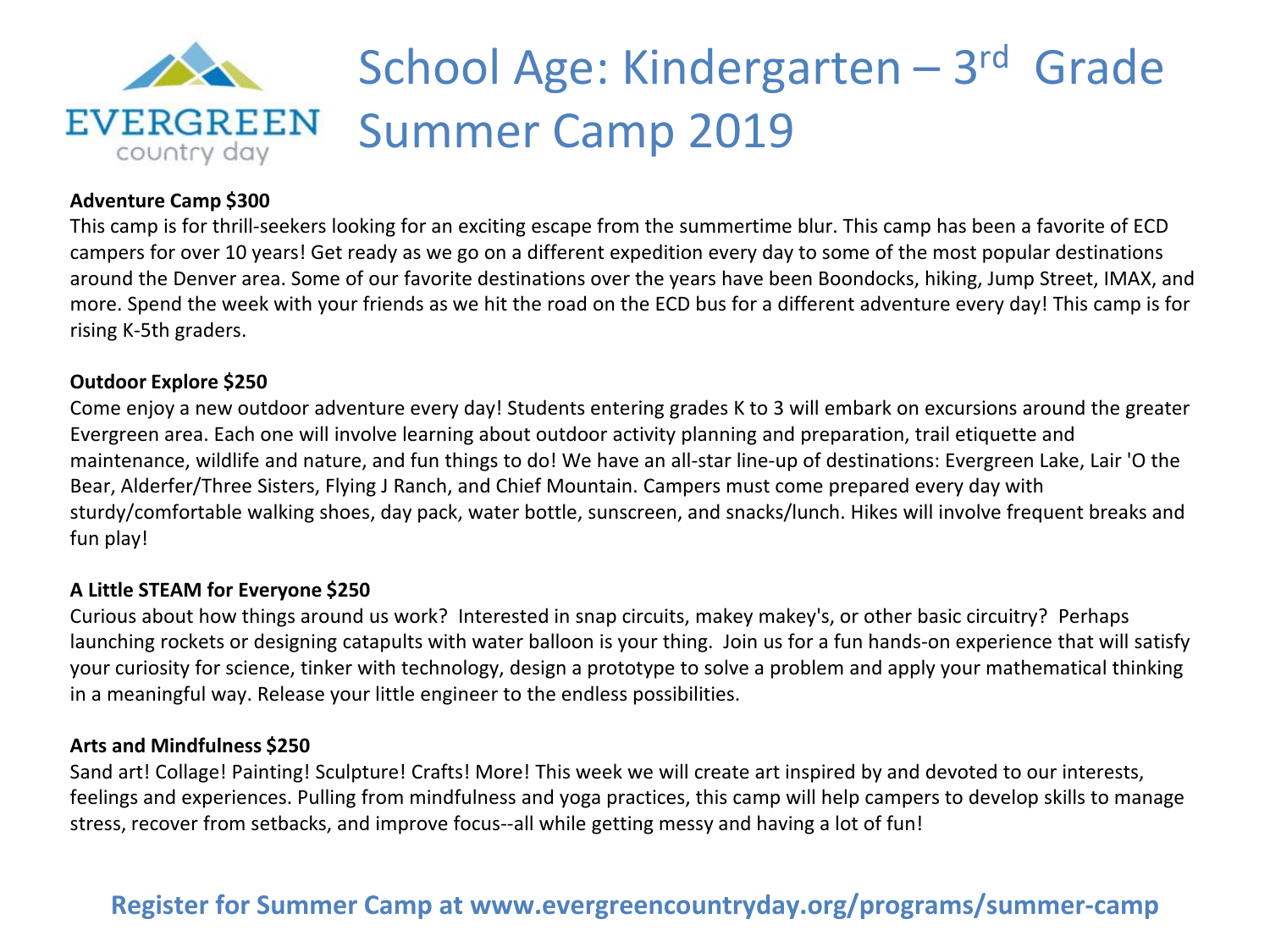

# School Age: Kindergarten – 3rd Grade Summer Camp 2019

## **Challenger Soccer Camp \$250**

Over the past 25 years Challenger Sports' vast army of International coaches have helped hundreds of thousands of boys and girls learn, improve, master, and fall in love with the sport of soccer. The British Soccer Camp program will contain Challenger's own brand of innovative practice, coached games, camp world cup, cultural education, character building, and Fun! Your professionally coached sessions typically include: Individual Foot Skills, Fakes, Moves and Turns, Freestyle Soccer, Technical & Tactical Instruction, Small-Sided Games, Daily World Cup Style Tournament, and Fantastic Cultural Experiences.

## **Kindergarten & First Grade Bootcamp \$275**

Does your child's brain get rusty over the summer? Do you want your child to have a fun academic refresher before school begins? Join the fun in Miss Julie's Kindergarten and First Grade Boot Camp! Students will engage in a variety of academics each morning at the Main Campus. They will play learning games, read, practice handwriting and math, and review their numbers, letters, and sight words in a fun and enriching environment. Afternoons will be filled with outdoor play, yoga, water play, science, crafts, and stories. The children will embark on a field trip to the Denver Puppet Theater on Friday as a reward for all of their hard work. This camp is open to students who are entering Kindergarten and first grade ONLY.

## **Mountain Biking \$250**

Does your child want to learn valuable mountain biking skills exploring the Evergreen trails while making new friends and building confidence? This is a mountain biking camp for  $2nd - 3<sup>rd</sup>$  graders exploring all our local trails. Each day will be a new adventure. Campers will bring their bike, helmet, a small pack with extra clothing, lunch, snacks and a water bottle plus basic tools needed to be bike savvy. The camp leader will lead the group on trails suitable for everyone. There will be plenty of rest stops for games, reflections and good conversation.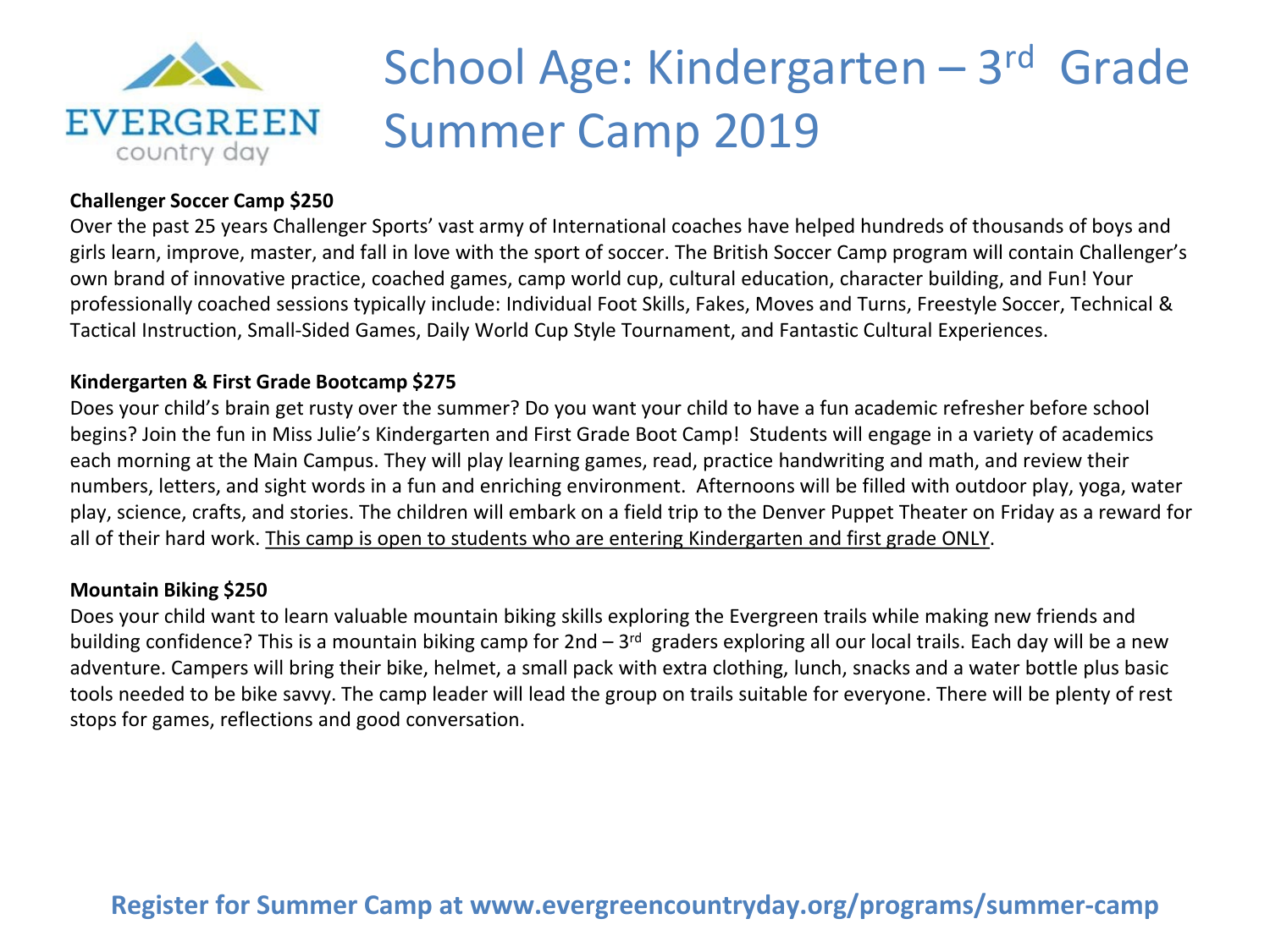

# School Age:  $4<sup>th</sup> - 8<sup>th</sup>$  Grade Summer Camp 2019

### **Rad Robots \$250**

Take your robotics skills to the next level! Whether you've heard your friends and are curious about what LEGO EV3 robots can do, or you've been working on mastering specific tasks to complete challenges on a course, this is the workshop for you. Incoming 4th through 8th grade students will engage in collaborative activities to better understand how to program bots using basic commands. From there, they'll be able to take on a First LEGO League course to try out "official" challenges, without the pressure of a competition environment.

### **Adventure Camp \$300**

This camp is for thrill seekers looking for an exciting escape from the summertime blur. This camp has been a favorite of ECD campers for over 10 years! Get ready as we go on a different expedition every day to some of the most popular destinations around the Denver area. Some of our favorite destinations over the years have been Boondocks, hiking, Jump Street, IMAX, and more. Spend the week with your friends as we hit the road on the ECD bus for a different adventure every day! This camp is for rising 3rd-8th graders.

### **Quest \$300**

Come and join Mr. Olson for a week of "Quests". Each day, we will be heading out on a quest. Some possible quests ideas will be: Museum of Nature and Science, Mini-golf, Laser Tag, Swimming, Fishing at Evergreen Lake, Hiking, Exploring Mines, Denver Zoo. Although we can't promise we will do all of these things because some of these quests will be weather dependent, we'll still have a week of fun and excitement!

## **Mountain Biking \$250**

Does your t'ween want to learn valuable mountain biking skills exploring the Evergreen trails while making new friends and building confidence? This is a mountain biking camp for  $4<sup>th</sup> - 8<sup>th</sup>$  graders exploring all our local trails. Each day will be a new adventure. Campers will bring their bike, helmet, a small pack with extra clothing, lunch, snacks and a water bottle plus basic tools needed to be bike savvy. The camp leader will lead the group on trails suitable for everyone. There will be plenty of rest stops for games, reflections and good conversation.